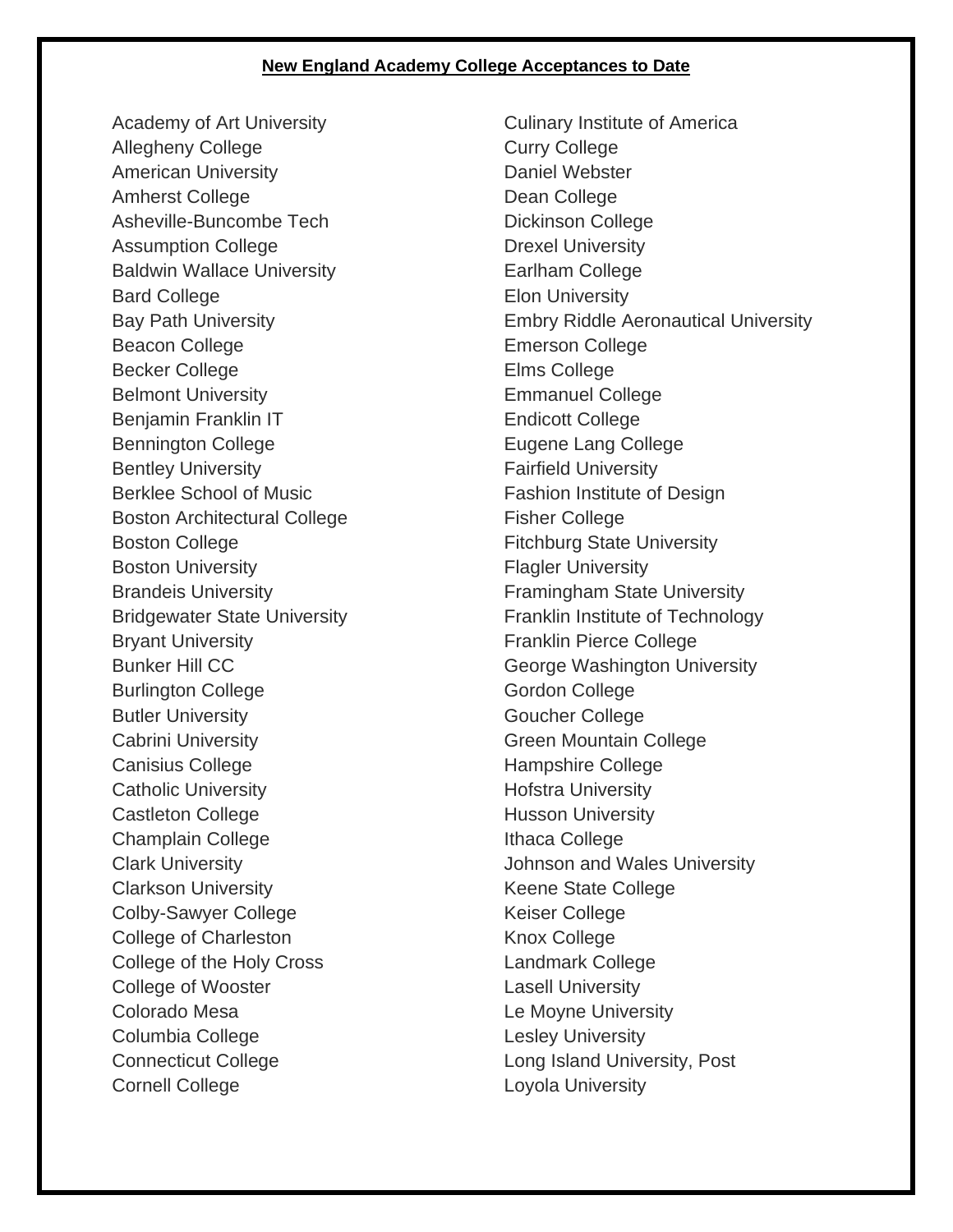## **New England Academy College Acceptances to Date**

Loyola Marymount U. Lynchburg College Lyndon State University Lynn University Maharishi University of Management Marian Court College Marist College Marymount Manhattan College Massasoit CC Mass Bay CC Massachusetts College of Art Massachusetts College of Liberal Arts Massachusetts College of Pharmacy and Health Sciences Merrimack College Middlesex CC Mitchell College Mount Holyoke College Mount Ida College Music Academy of Krakow Naropa University New England College New England Conservatory Newbury College New York University Northeastern University Northern Essex CC Northern Vermont University North Shore CC Otis College of Art and Design Pace University Paier College of Art Paul Smith College Pine Manor College Plymouth State University Post University Providence College Quinnipiac University Regis College Regis University

Rensselaer Polytechnic Inst. Rider University Rivier College Rochester Institute of Tech. Rollins College Roger Williams University Sacred Heart University Saint Anselm College Saint Edward's College Saint John's College Saint John's University Saint Joseph's University Saint Lawrence University Saint Michael's College Salem State University Salve Regina University Savannah College of Art and Design Siena College Simmons College Skidmore College Slippery Rock University Smith College Southern New Hampshire U. Southern Oregon University Springfield College Stevens Institute of Technology Stonehill College Suffolk University Unity College University of the Arts University of California, Riverside University of Connecticut University of Delaware University of Hartford University of Maine University of Maine, Farmington University of Maine, Fort Kent University of Maine, Machias University of Massachusetts, Amherst University of Massachusetts, Boston